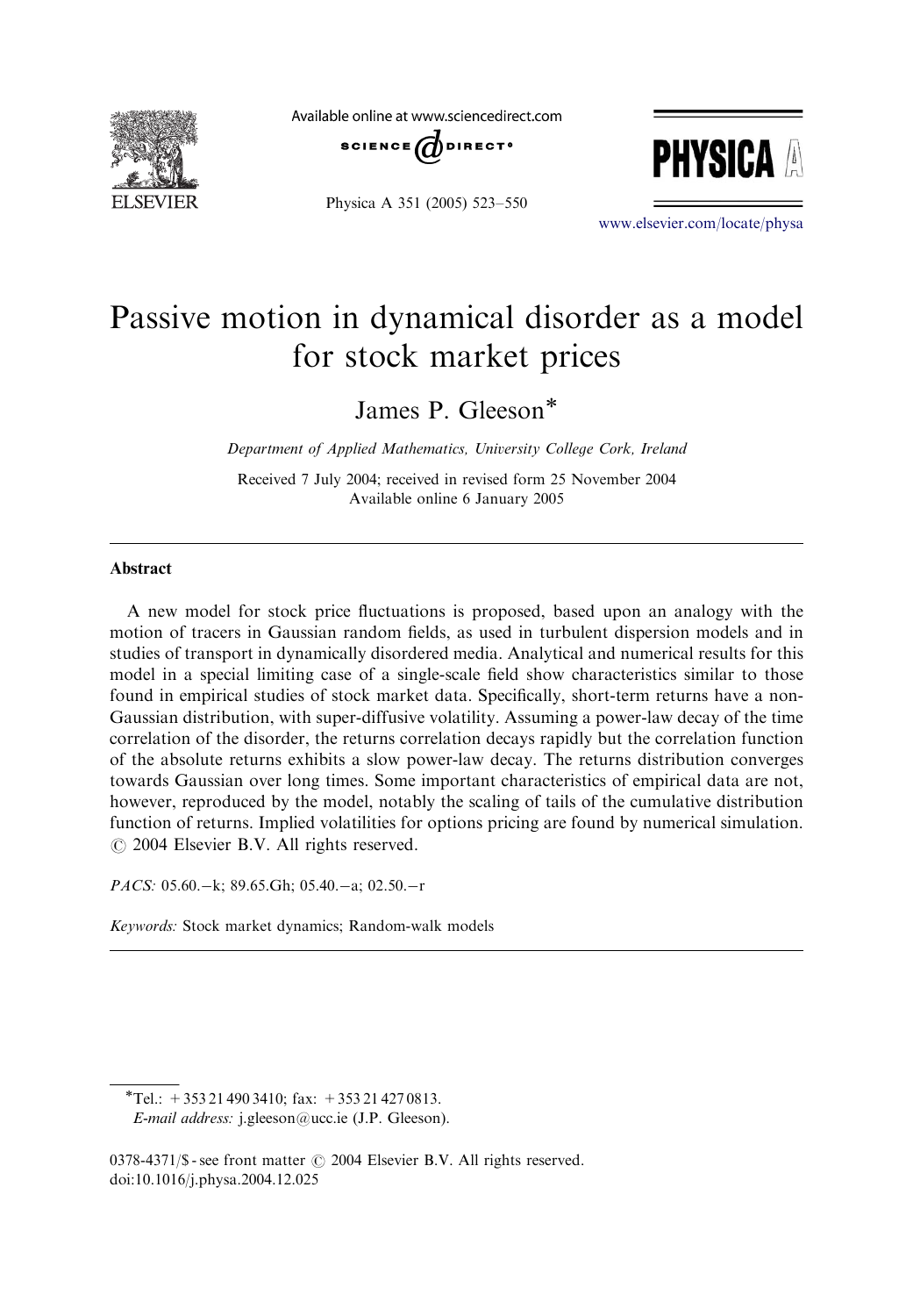## 1. Introduction

Random fluctuations in stock market prices have long fascinated investors and mathematical modelers alike. Although the investors' hopes of accurately predicting tomorrow's share price appear to be in vain, models which limit themselves to statistical characteristics such as distributions and correlations have had some success. Bachelier's classical model [\[1\]](#page--1-0) treats the stock price  $S(t)$  as a random walk, leading to the conclusion that the distribution of prices is Gaussian. Samuelson [\[2\]](#page--1-0) instead describes the log-price

$$
x(t) = \ln[S(t)/S(0)]\tag{1}
$$

as a random walk, and therefore concludes that the stock price  $S(t)$  should have a log-normal distribution. This model remains in common usage, despite the shortcomings listed below, not least because it permits the derivation of an equation for pricing options and other financial derivatives, e.g., the famous Black–Scholes equation [\[3\]](#page--1-0). Nevertheless, empirical evidence from stock market data indicates that the random walk model inadequately describes many important features of the stock price process. The following stylized facts are accepted as established by these studies [\[3,4\]](#page--1-0):

- (i) Short-term returns are non-Gaussian, with 'fat tails' and high central peaks. The center of the returns distribution is well fitted by Lévy distributions [\[5\].](#page--1-0) Recent studies indicate that the tails of the returns distribution decay as power-laws [\[6\]](#page--1-0). As the lag time increases, the returns distributions slowly converge towards Gaussian; recent analysis of the Standard & Poor 500 index (S&P500) estimates this convergence is seen only on lags longer than 4 days [\[6\].](#page--1-0)
- (ii) The correlation function of returns decays exponentially over a short timescale, consistent with market efficiency. However, the correlation function of the absolute value of the returns shows a much slower (power-law) decay [\[6\]](#page--1-0).
- (iii) The volatility (standard deviation of returns) grows like that of a diffusion (random walk) process, i.e., as the square root of the lag time, for lag times longer than about 10 min. However, higher frequency (shorter lag) returns demonstrate a super-diffusive volatility, which can be fitted to power-laws with exponents found to range between 0.67 and 0.77 [\[6,7\].](#page--1-0)
- (iv) The distribution of stock price returns exhibits a simple scaling: in Ref. [\[5\]](#page--1-0) a power-law scaling of the peak of the returns distribution  $P(0)$  with lag time is shown to hold across many magnitudes of lag times. The exponent of the powerlaw is approximately  $-0.7$ .

Most of the references cited here examine data from the Standard & Poor 500 index (S&P500), but other international markets are found to behave similarly [\[6\].](#page--1-0)